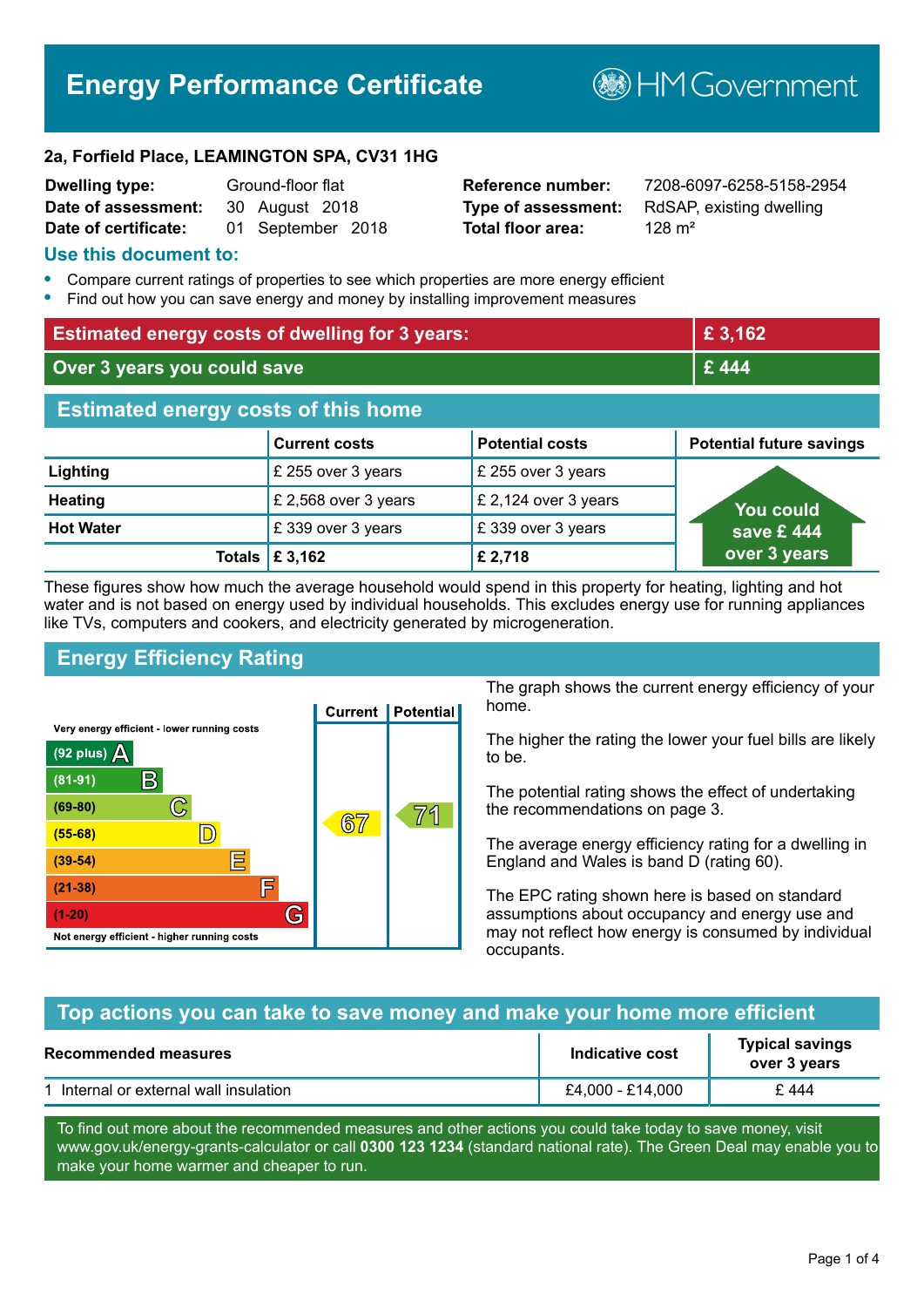#### 01 September 2018 RRN: 7208-6097-6258-5158-2954

**Energy Performance Certificate**

## **Summary of this home's energy performance related features**

| <b>Element</b>        | <b>Description</b>                             | <b>Energy Efficiency</b> |
|-----------------------|------------------------------------------------|--------------------------|
| Walls                 | Solid brick, as built, no insulation (assumed) | *****                    |
| Roof                  | Pitched, no insulation (assumed)               | *****                    |
| Floor                 | (another dwelling below)                       |                          |
| Windows               | Fully double glazed                            | ★★★☆☆                    |
| Main heating          | Boiler and radiators, mains gas                | ★★★★☆                    |
| Main heating controls | Programmer, room thermostat and TRVs           | ★★★★☆                    |
| Secondary heating     | None                                           |                          |
| Hot water             | From main system                               | ★★★★☆                    |
| Lighting              | Low energy lighting in all fixed outlets       | *****                    |

Current primary energy use per square metre of floor area: 222 kWh/m² per year

The assessment does not take into consideration the physical condition of any element. 'Assumed' means that the insulation could not be inspected and an assumption has been made in the methodology based on age and type of construction.

## **Low and zero carbon energy sources**

Low and zero carbon energy sources are sources of energy that release either very little or no carbon dioxide into the atmosphere when they are used. Installing these sources may help reduce energy bills as well as cutting carbon. There are none provided for this home.

## **Your home's heat demand**

For most homes, the vast majority of energy costs derive from heating the home. Where applicable, this table shows the energy that could be saved in this property by insulating the loft and walls, based on typical energy use (shown within brackets as it is a reduction in energy use).

| <b>Heat demand</b>           | <b>Existing dwelling</b> | Impact of loft<br>insulation | Impact of cavity<br>wall insulation | Impact of solid<br>wall insulation |
|------------------------------|--------------------------|------------------------------|-------------------------------------|------------------------------------|
| Space heating (kWh per year) | 15,807                   | (6,353)                      | N/A                                 | (3,790)                            |
| Water heating (kWh per year) | 2,301                    |                              |                                     |                                    |

You could receive Renewable Heat Incentive (RHI) payments and help reduce carbon emissions by replacing your existing heating system with one that generates renewable heat, subject to meeting minimum energy efficiency requirements. The estimated energy required for space and water heating will form the basis of the payments. For more information, search for the domestic RHI on the www.gov.uk website.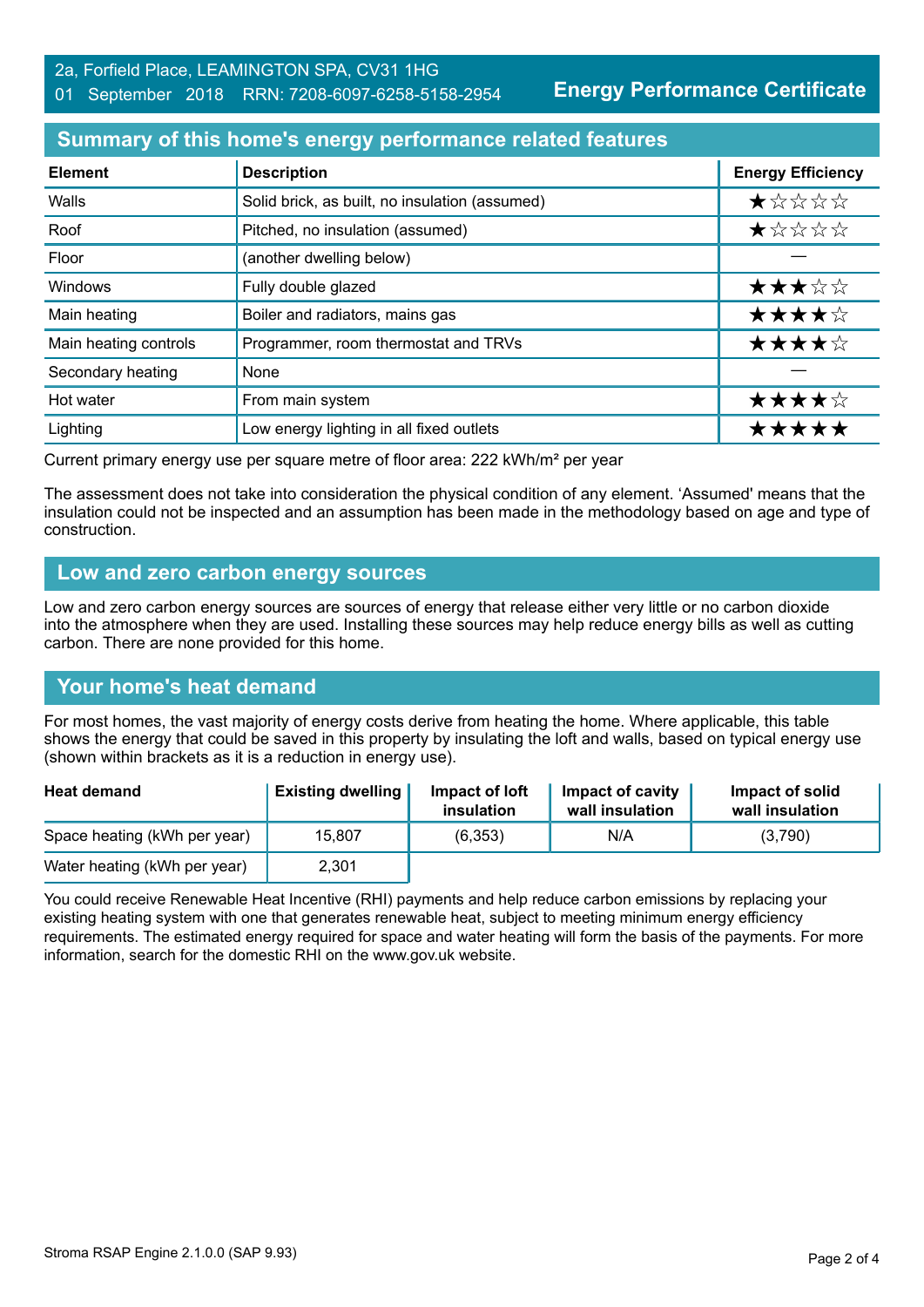#### 2a, Forfield Place, LEAMINGTON SPA, CV31 1HG 01 September 2018 RRN: 7208-6097-6258-5158-2954

## **Recommendations**

The measures below will improve the energy performance of your dwelling. The performance ratings after improvements listed below are cumulative; that is, they assume the improvements have been installed in the order that they appear in the table. Further information about the recommended measures and other simple actions you could take today to save money is available at www.gov.uk/energy-grants-calculator. Before installing measures, you should make sure you have secured the appropriate permissions, where necessary. Such permissions might include permission from your landlord (if you are a tenant) or approval under Building Regulations for certain types of work.

| Recommended measures                 | Indicative cost  | <b>Typical savings</b><br>per year | <b>Rating after</b><br><b>improvement</b> |
|--------------------------------------|------------------|------------------------------------|-------------------------------------------|
| Internal or external wall insulation | £4,000 - £14,000 | £ 148                              | $ {\bf C71} $                             |

# **Opportunity to benefit from a Green Deal on this property**

Green Deal Finance allows you to pay for some of the cost of your improvements in instalments under a Green Deal Plan (note that this is a credit agreement, but with instalments being added to the electricity bill for the property). The availability of a Green Deal Plan will depend upon your financial circumstances. There is a limit to how much Green Deal Finance can be used, which is determined by how much energy the improvements are estimated to **save** for a 'typical household'.

You may be able to obtain support towards repairs or replacements of heating systems and/or basic insulation measures, if you are in receipt of qualifying benefits or tax credits. To learn more about this scheme and the rules about eligibility, call the Energy Saving Advice Service on **0300 123 1234** for England and Wales.